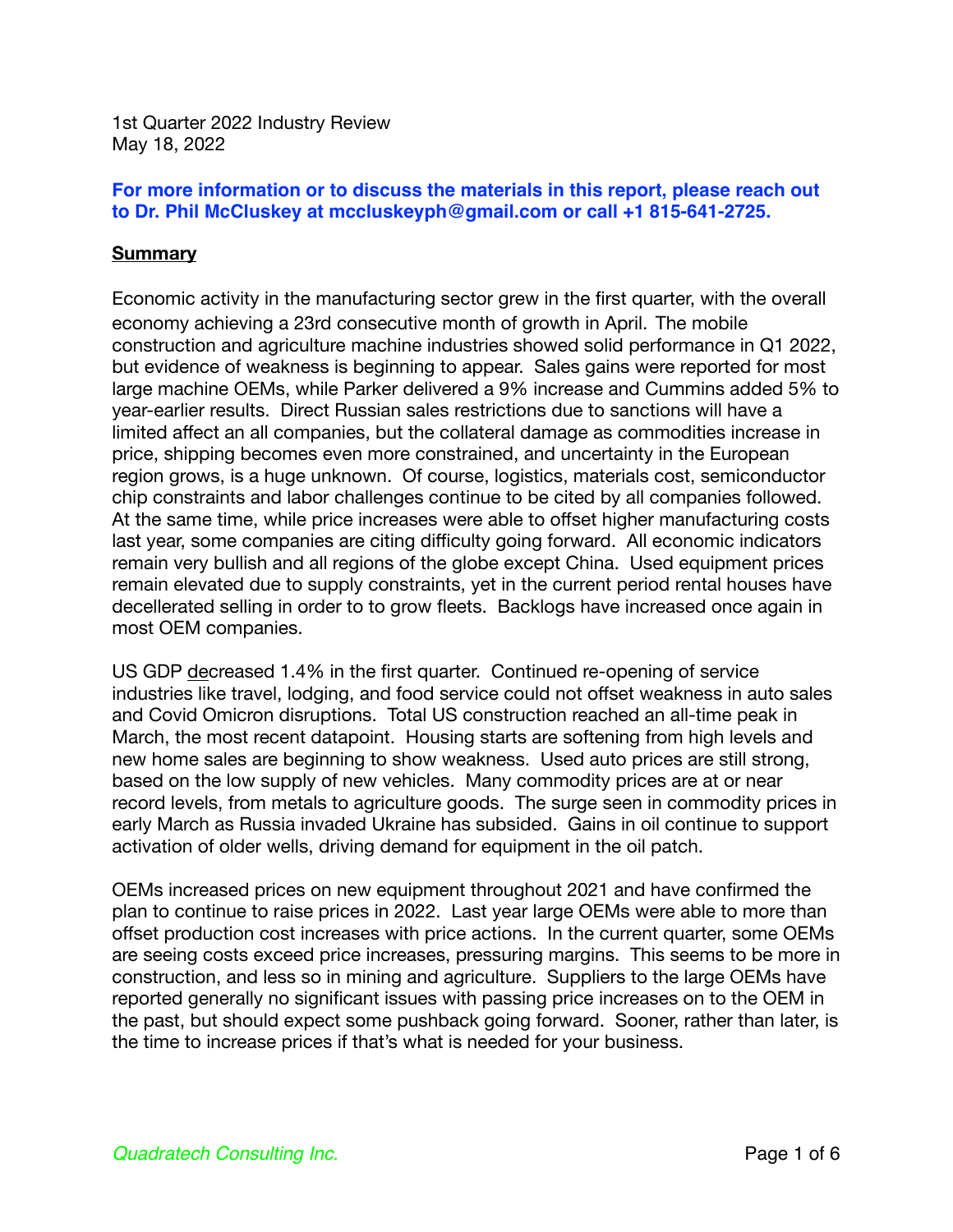## **Overview**

According to the Institute for Supply Management, the April Manufacturing PMI registered 55.4, a decrease of 1.7 from the March reading. This figure indicates expansion in the overall economy for the 23rd month in a row after pandemic influenced contractions in April and May 2020. However, this is the lowest reading since July 2020 (53.9), indicating a slow down. The New Orders Index registered 53.5, down 0.3. The Production Index reading of 53.6 is a 0.9 decrease compared to March's figure of 54.5. The Prices Index registered 84.6, down 2.5 points. The Backlog of Orders Index registered 56, 4 points lower than the March reading of 60. The Employment Index figure of 50.9 is 5.4 lower than the 56.3 recorded in March. The Supplier Deliveries Index registered 67.2, an increase of 1.8 compared to the March figure of 65.4. The Inventories Index registered 51.6, 3.9 points lower than the March reading of 55.5.

As the PMI report showed, economic activity continued to expand in Q1 2022. However, gross domestic product (GDP), the sum of all goods and services produced in the economy, decreased at an annual rate of 1.4% in the first quarter of 2022, following an increase of 6.9% (revised) in the fourth quarter. The deceleration in real GDP in the first quarter was led by Covid disruptions related to the Omicron variant, as well as decreases in motor vehicle sales and other retail trade.

US construction spending remained robust in Q1. Overall spending in March reached an all time high of \$1.730T (seasonally adjusted annual rate), though was fairly flat throughout the quarter. Good weather across the nation, higher raw material costs, higher commodity prices and spring time start-ups pushed the gains. The gains are expected to continue as infrastructure spending ramps up.

The US Census Bureau reports that housing starts in the US unexpectedly edged 0.3% higher to a seasonally adjusted annualized rate of 1.793 million in March of 2022, the highest since June of 2006. However, mortgage rates continue to soar, material costs remain elevated and supply constraints persist which is weighing on house prices and reducing affordability. New home sales in the United States dropped 8.6% from a month earlier to a seasonally adjusted annual rate of 763,000 in March of 2022. Meanwhile, the median sales price of new houses sold last month was \$436,700, much higher than \$359,600 a year earlier, while the average sales price was \$523,900, up from \$414,700.

United States agriculture tractor sales showed continued strength and turned in a solid quarter. Results from the large agriculture machine companies presented later in this report will demonstrate that. Leadership remained shifted from small tractors to large tractors. YTD thru Mar., large tractors sales were down slightly (-0.7%) but small tractors were down 8%. Combines, after a strong 2021, are starting the year weak and are down 19% YTD vs. 2021.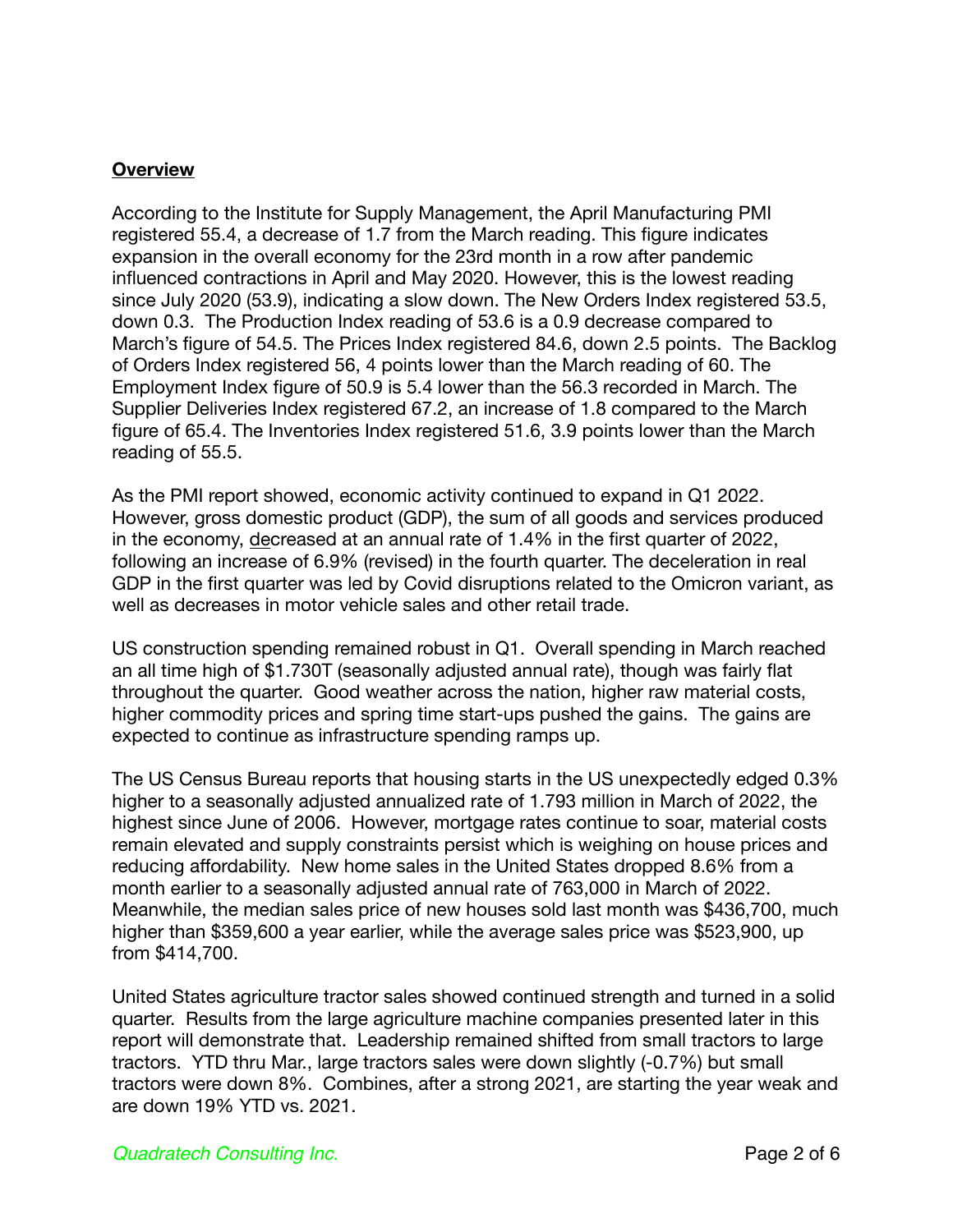Monthly US auto sales have continued to suffer thru component shortages. April sales were down 17% vs. year-ago, at 14.7M annual units. This is well below the forecast form last quarter to reach 16.0M units in 2022. Continued pressure on supply of components is hurting availability. Rising prices and interest rates will also hinder growth in auto sales.

Most commodities and metals spiked in early March as Russia invaded Ukraine. Prices have come back slightly, but global turmoil is causing some price elevation and associated inflation. Gold prices moved up slightly in a tight range in Q1, similar to the last 18 months. Gold traded recently at \$1879/troy ounce. Other metals reached multi-year highs in the quarter. Copper traded above \$4.90/lb during the quarter before settling to \$4.25 recently, down slightly form Q4 closing price of \$4.49. Aluminum recently traded at \$1.42/lb, flat with last quarter, after reaching \$1.92 on March 4. Lead traded as high as \$1.23/lb but was \$1.13 recently, up from \$1.00/lb at the end of last year. Metals will continue to rise in price as soaring energy costs drive up the cost of metal production. US coal production was 1% lower in Q4 2021 compared to Q3 2021, but +9.4% compared to Q4 2020. US coal exports increased 4.5% quarter-over-quarter while US coal consumption dropped 32% in Q4 vs. Q3.

U.S. oil rigs rose to 557 most recently, their highest since spring 2020, while gas rigs were at 146, up from 115 last quarter and 88 one year ago. U.S. crude futures were recently trading above \$110 a barrel. As oil has been increasing in price, producers have been bringing more assets on line and driving the need for construction equipment. Rental houses report large gains in fleet in the field in Texas and Alberta, Canada.

## **OEMs**

The mobile equipment industry continues to grow despite on-going supply chain and labor challenges. The war in Ukraine has had minimal impact on manufacturing, but commodity price increases have certainly impacted manufacturing costs. At the same time, commodity price increases will drive demand for parts and machines. Due in large part to a surge in government stimulus in China in mid-2020, and in small part to a resurgence in Covid protocols in some Chinese cities, demand in China remained negative for the third quarter in a row. Forecasts for 2022 call for a down year in Chinese machine demand. South America continued a strong recovery, and is poised to remain strong with metals and grains at high prices. In the first quarter the industry enjoyed sales gains across the board in access equipment, construction, mining, agriculture and power systems. Even aerospace markets showed signs of recovery. However, margins have been coming under pressure and incremental margins are deteriorating as inflation drives costs higher and companies are experience manufacturing inefficiencies due to high demand and parts shortages. Backlogs continue to increase across most industries. Strength in farm commodities and technology upgrades are expected to support growth in the agriculture machinery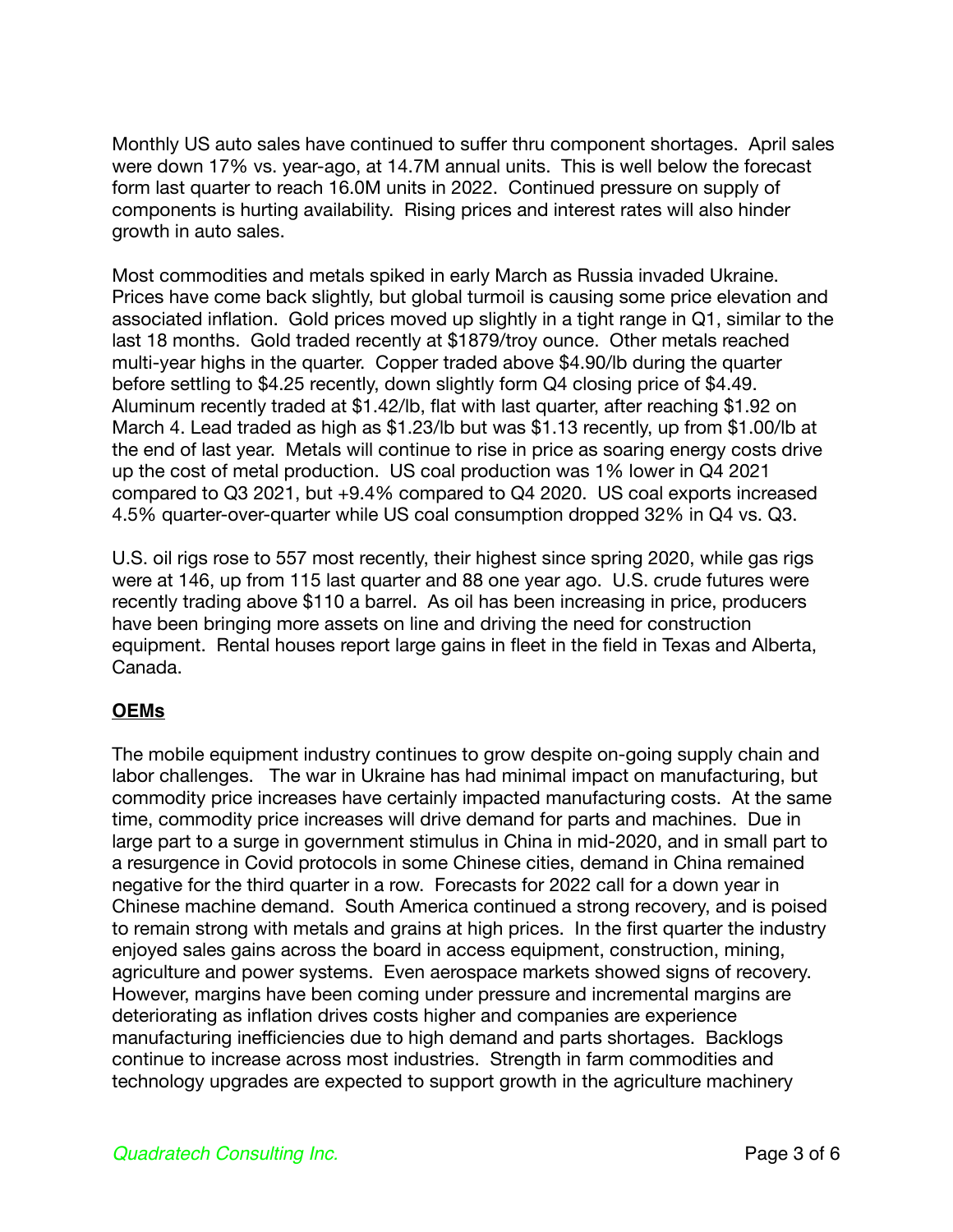businesses. Mining is coming off of a very strong year, and forecasts are mixed. This quarter's heat map reflects the reports of calendar year Q1 and is shown on page 5.

KOMTRAX data reviewed for this report show improving machine utilization in all regions, except China. This trend was also reported by Hitachi. The data comparing North America, China, Japan and Europe machine usage are presented on page 6.

The American Rental Association (ARA) has increased their forecast for the current year for rental business in the US to grow 10.2% to \$52.7B, up slightly from last quarter. Despite supply chain driven delays in fleet deliveries, the ARA has also forecast a 36.7% increase in investment in inventory to reach \$14.4B in 2022. This exceeds the previous annual high of nearly \$13B spent in 2019.

### **OEM Spotlight**

**JLG** reported sales in the quarter up 19.6% to \$883M. The business is continuing to recover as capital preservation at rental houses is ending and replacements are being purchased. Gains in oil production and construction are also supporting the results. Backlog in Access increased in the quarter by 161% vs. year-ago, and is at \$4.0B — a record for JLG. Orders are being taken for delivery into mid-2023. Despite JLG locking in meaningful portions of steel and aluminum purchases, margins dropped 0.8% in the current quarter due to manufacturing costs. Some machines are being sold with surcharges to help offset material cost increases.

Oshkosh CEO John Pfeifer said, "I am proud of the efforts of Oshkosh team members who worked hard and demonstrated great resolve to overcome very challenging conditions in our first quarter. Commodity prices showed steady improvement in the first half of the quarter, but significantly reversed course following the Russian invasion of Ukraine as steel and aluminum costs as well as freight costs increased rapidly. Additionally, we continued to experience supply chain disruptions and elevated workforce turnover that remain macro issues affecting many industries. Despite these headwinds, in response to the further cost inflation we are facing, we implemented additional surcharges in our Access Equipment and Commercial segments as well as pricing actions in the Fire & Emergency segment. Looking ahead, we are encouraged by the extremely strong demand and high order rates across our business segments, as evidenced by an all-time record Oshkosh backlog of over \$12 billion at quarter end."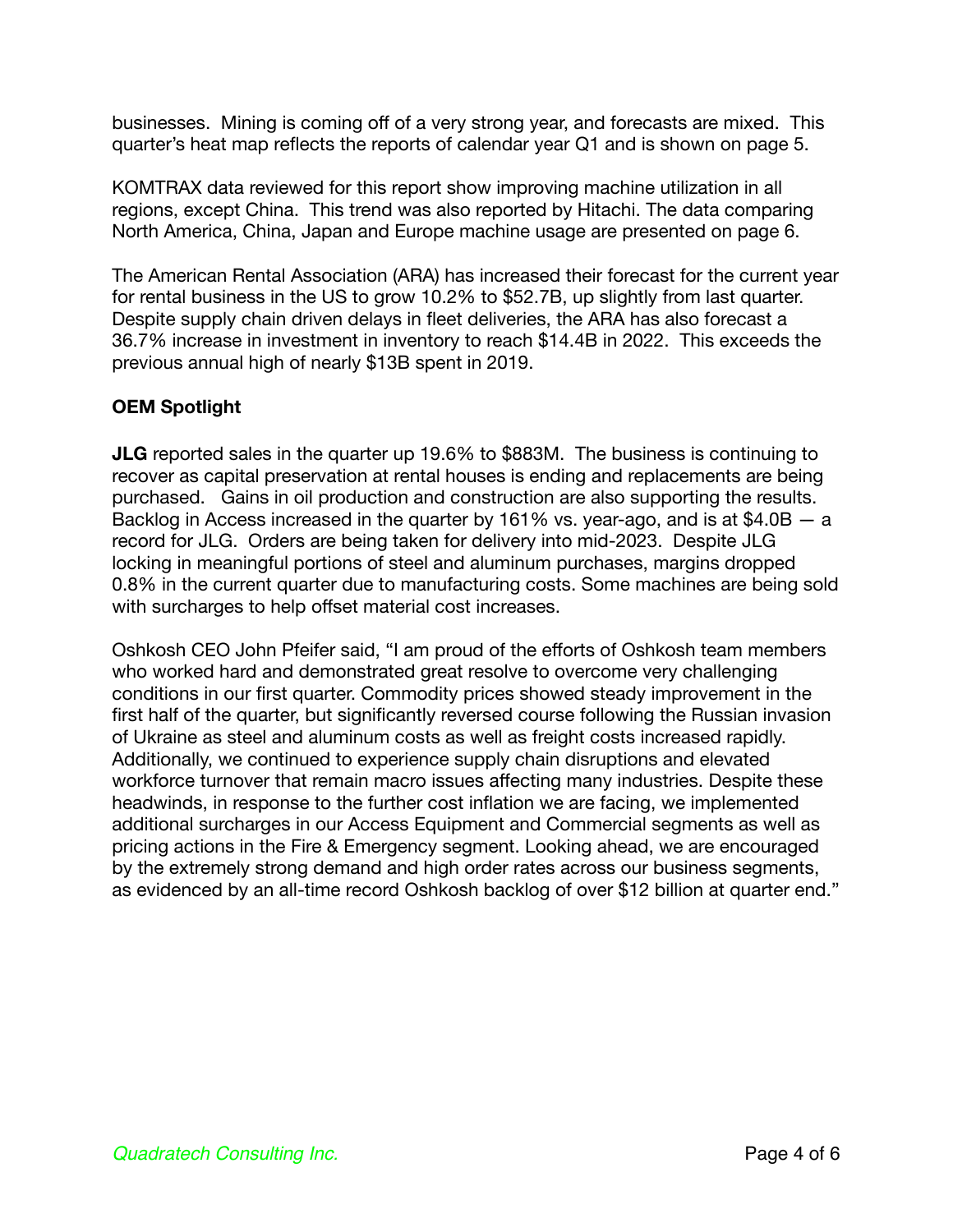# Heat Map for the Current Period